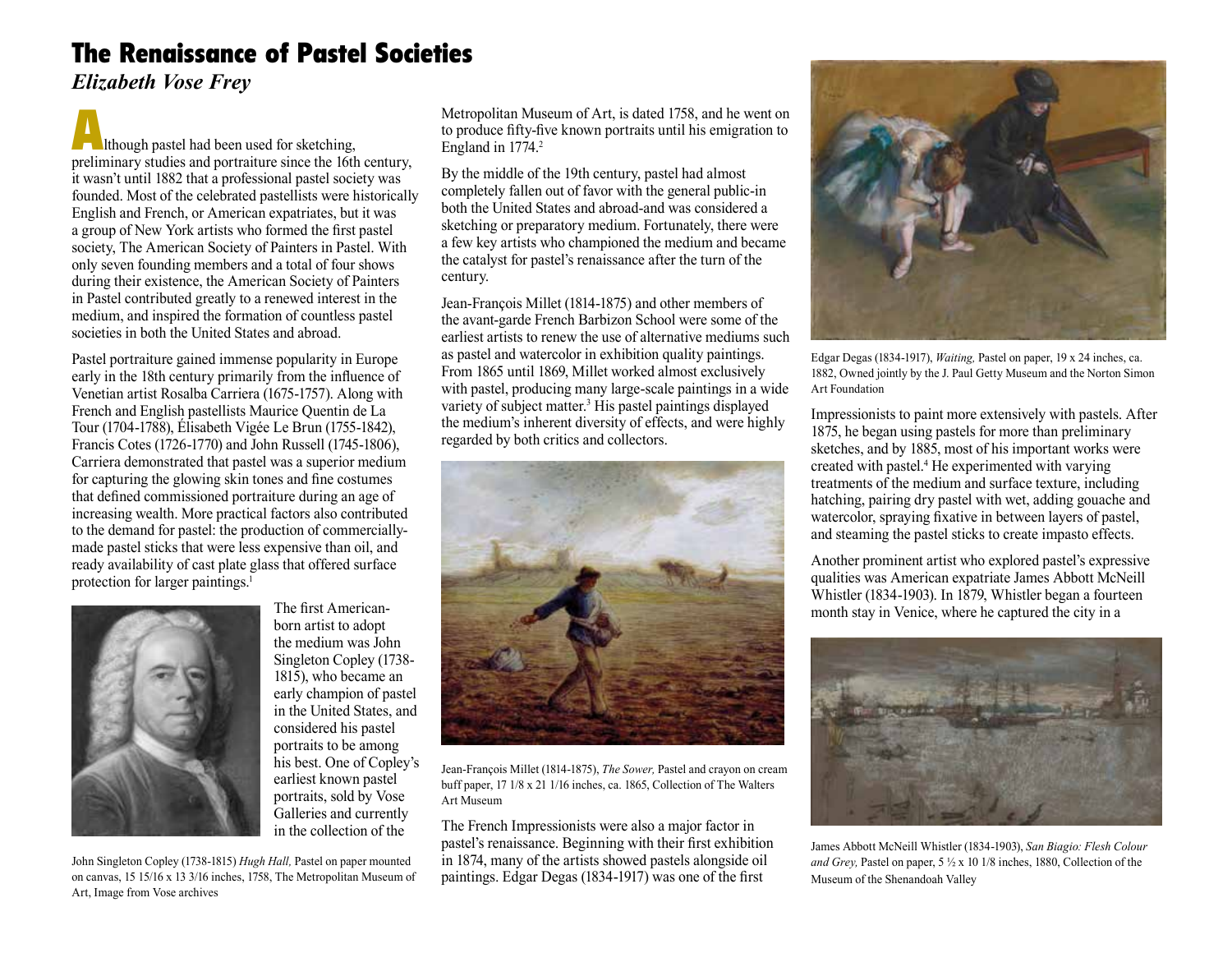series of etchings and intimate pastel paintings. The resulting works were exhibited with great success in 1881 at London's Fine Art Society. About the pastels, a critic for the *Art Journal* raved, "One of the great secrets of their charm is the perfect frankness with which they are drawn. We never feel that the hands have stopped or hesitated for a moment. Problems of color and light, the most difficult which the artist has to solve, are grasped with a certainty seldom realized in such variety…the power which Mr. Whistler possesses of getting at, and presenting to us, the very essence and kernel of his subjects. This is the power men call genius."5 Whistler's innovative use of the medium would prove to be a strong influence on numerous American artists, including two future members of America's Society of Painters in Pastel, Robert Blum (1857-1903) and John Twachtman (1853-1902), who were painting in Venice at the same time.



Robert Frederick Blum (1857-1903), *A Gossiping Place in Venice,* Pastel on paper, 11 x 16 inches, 1882, Private Collection

Despite their immense contribution to the acceptance of pastel as a fine art medium, Millet, Degas and Whistler did not directly assist in the formation of pastel societies. The American Society of Painters in Pastel originated in 1882 as the brainchild of seven celebrated artists, including Robert Blum and William M. Chase (1849-1916). The Society held their first exhibition in 1884, and soon attracted some of the most illustrious painters in the nation, including John Twachtman, Julian Alden Weir (1852-1919), John La Farge (1835-1910), Irving Ramsey Wiles (1861-1948), Theodore Robinson (1852-1896), Childe Hassam (1859-1935) and Cecilia Beaux (1855-1942). Although they were met with great critical acclaim, the group hosted only four exhibitions before disbanding in 1890. One contributing factor of their early demise was that most of the members had active and demanding careers, with commitments to larger clubs such



John Twachtman (1853-1902), *Connecticut Landscape,* Pastel on paper, ca. 1889-1891, Private Collection



William Merritt Chase (1849-1916), *Afternoon in the Park,* Pastel, 19 x 15 ¼ inches, Private Collection

as the National Academy of Design and the Society of American Artists.<sup>6</sup> Blum, the Society's President and organizing force, left in 1890 to complete a three-year commission in Japan, and Chase, a potential successor, started a summer school in Shinnecock, Long Island, in 1891<sup>7</sup>



Frederick Childe Hassam (1859-1935), *The Concord Meadow,* Pastel and gouache on canvas, 18 x 22 1/8 inches, ca. 1891, Collection of the Nelson-Atkins Museum of Art

Although short-lived, the American Society of Painters in Pastel had been instrumental in advancing the acceptance and appreciation of the pastel medium. In a review of the Society's third show in 1889, a critic for Art Amateur described their importance to the renaissance of pastel:

 *When…the Society of Painters in Pastel held its first public exhibition, it may have been a question whether the public would take kindly to the brilliant colors, the facile execution, the somewhat Impressionistic aims natural to the method and shown in most of the exhibits. The public, however, or that part of it which is really interested in art and which sets the rest in motion, was very agreeably affected, and this little coterie acquired at once a standing which is even yet denied to certain other associations of artists of more numerous membership and longer in existence.*

*Art Amateur* (June, 1889) 8